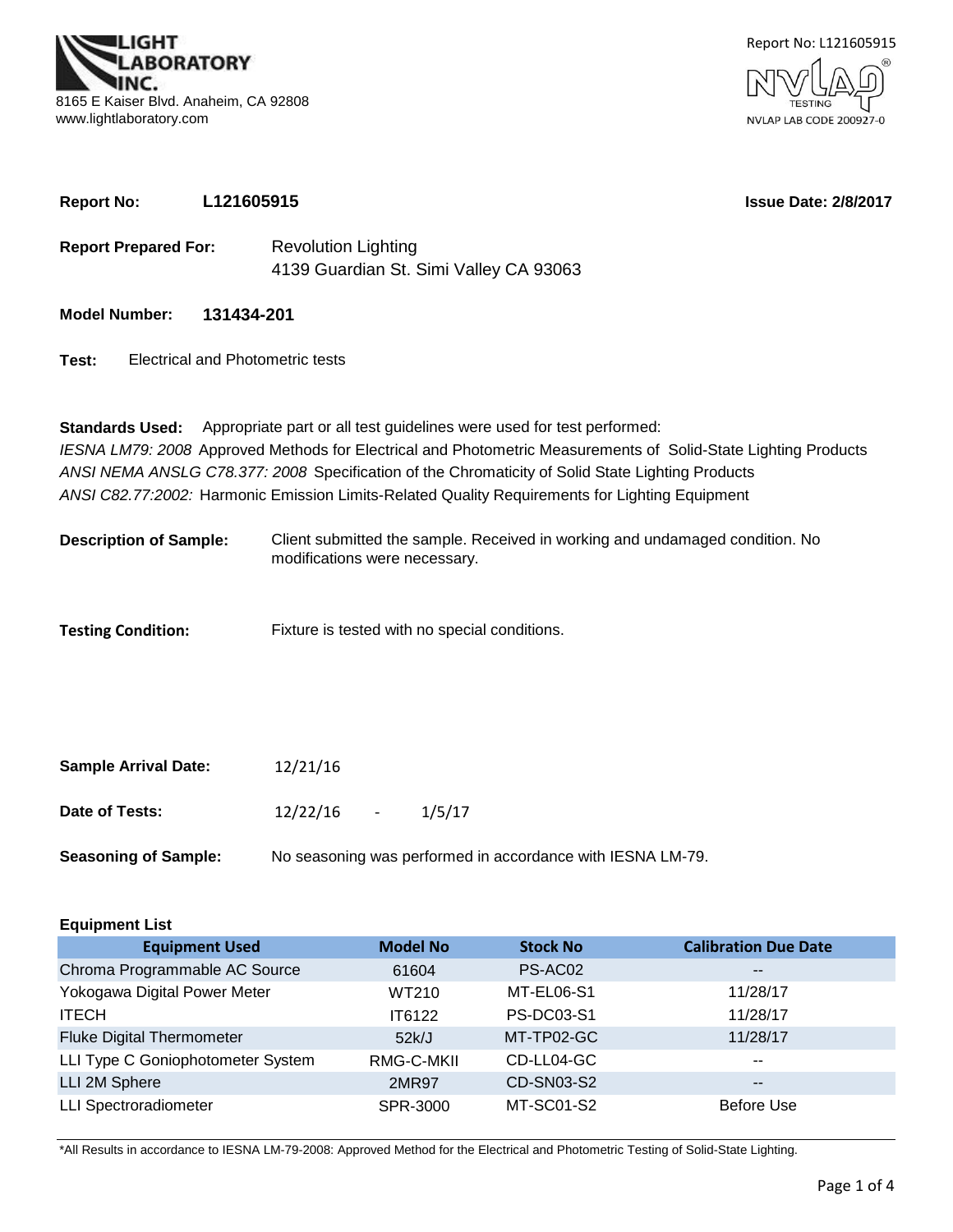





| <b>Test Summary</b>                      |                            |
|------------------------------------------|----------------------------|
| <b>Manufacturer:</b>                     | <b>Revolution Lighting</b> |
| <b>Model Number:</b>                     | 131434-201                 |
| <b>Driver Model Number:</b>              | N/A                        |
| <b>Total Lumens:</b>                     | 3609.73                    |
| Input Voltage (VAC/60Hz):                | 120.00                     |
| <b>Input Current (Amp):</b>              | 0.24                       |
| Input Power (W):                         | 28.95                      |
| <b>Input Power Factor:</b>               | 0.99                       |
| Current ATHD @ 120V(%):                  | 13%                        |
| <b>Current ATHD @ 277V(%):</b>           | N/A                        |
| <b>Efficacy:</b>                         | 125                        |
| <b>Color Rendering Index (CRI):</b>      | 83                         |
| <b>Correlated Color Temperature (K):</b> | 3104                       |
| <b>Chromaticity Coordinate x:</b>        | 0.4301                     |
| <b>Chromaticity Coordinate y:</b>        | 0.4023                     |
| Ambient Temperature (°C):                | 25.0                       |
| <b>Stabilization Time (Hours):</b>       | 1:00                       |
| <b>Total Operating Time (Hours):</b>     | 1:35                       |
| Off State Power(W):                      | 0.00                       |



FIG. 1 LUMINAIRE

\*All Results in accordance to IESNA LM-79-2008: Approved Method for the Electrical and Photometric Testing of Solid-State Lighting.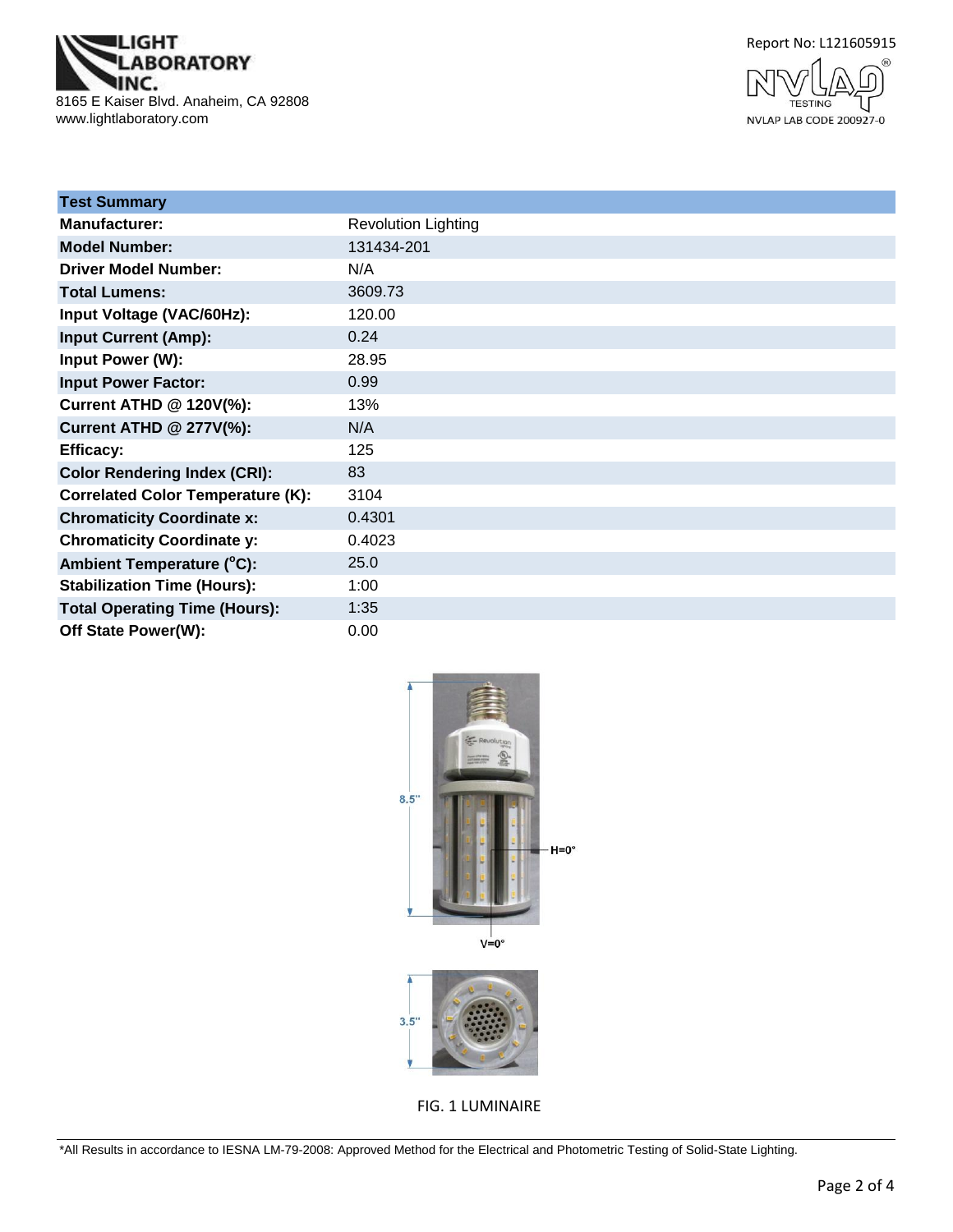





#### **CRI & CCT**

| X               | 0.4301  |
|-----------------|---------|
| y               | 0.4023  |
| u'              | 0.2469  |
| ${\bf v}'$      | 0.5197  |
| <b>CRI</b>      | 82.50   |
| <b>CCT</b>      | 3104    |
| Duv             | 0.00028 |
| <b>R</b> Values |         |
| R1              | 80.51   |
| R <sub>2</sub>  | 90.03   |
| R3              | 96.78   |
| R4              | 80.65   |
| R5              | 80.60   |
| R <sub>6</sub>  | 87.31   |
| R7              | 83.78   |
| R8              | 60.34   |
| R9              | 8.52    |
| <b>R10</b>      | 77.29   |
| <b>R11</b>      | 79.53   |
| <b>R12</b>      | 70.46   |
| <b>R13</b>      | 82.58   |
| <b>R14</b>      | 98.46   |



\*All Results in accordance to IESNA LM-79-2008: Approved Method for the Electrical and Photometric Testing of Solid-State Lighting.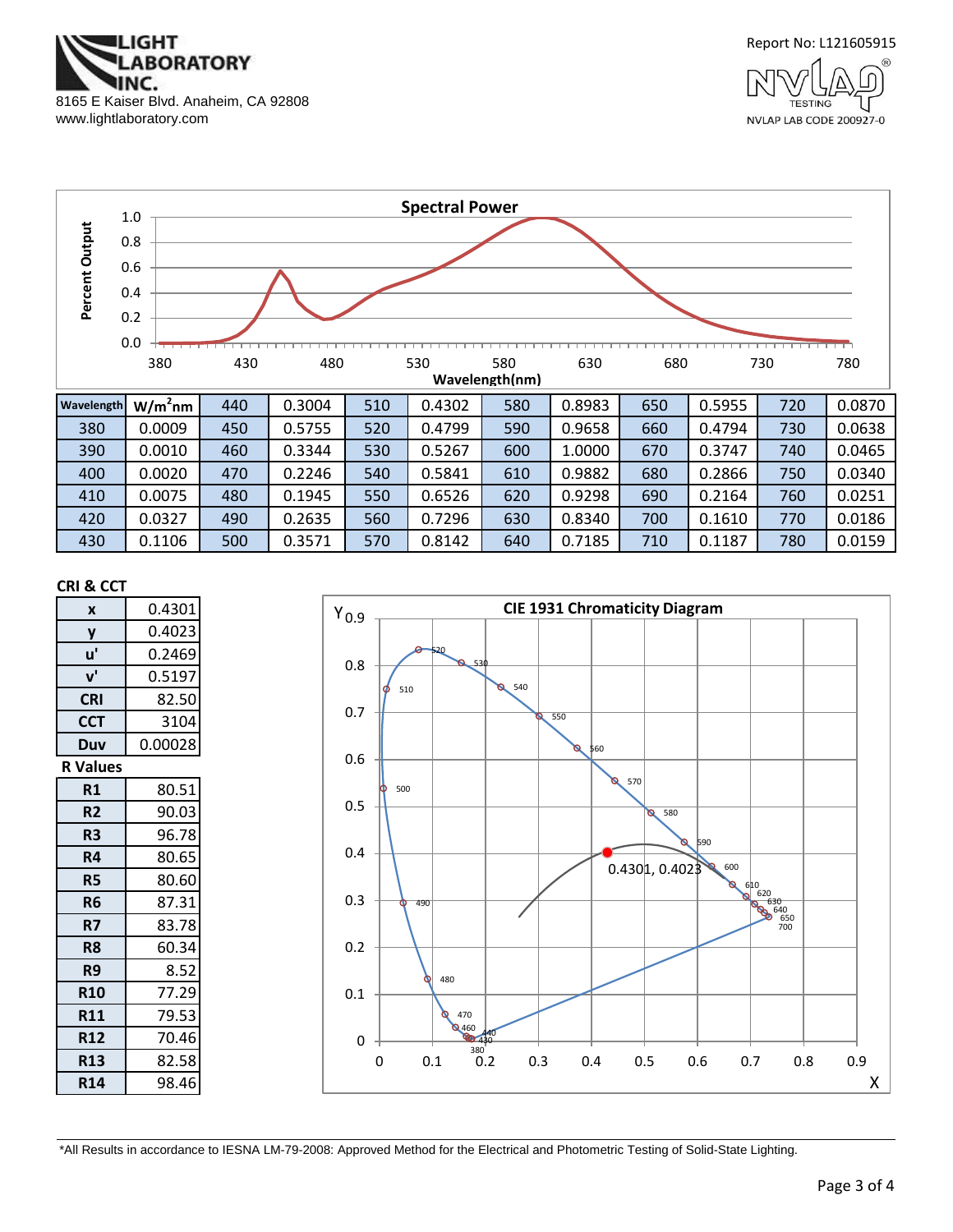



#### **Test Methods**

## **Photometric Measurements - Goniophotometer**

A Custom Light Laboratory Type C Rotating Mirror Goniophotometer was used to measure candelas(intensity) at each angle of distribution as defined by IESNA for the appropriate fixture type.

Ambient temperature is set to 25°C and is measured from the center of the fixture, within 1ft from the outside of the fixture. Temperature is maintained at  $25^{\circ}$ C throughout the testing process and the sample is stabilized for at least 30mins and longer as necessary for the sample to achieve stabilization.

Electrical measurements are measured using the listed equipment.

#### **Spectral Measurements - Integrating Sphere**

A Sensing Spectroradiometer SPR-3000, in conjunction with Light Laboratory 2 meter integrating sphere was used to measure chromaticity coordinates, correlated color temperature(CCT) and the color rendering index(CRI) for each sample.

Ambient temperature is set to 25°C and is measured from the center of the fixture, within 1ft from the outside of the fixture. Temperature is maintained at  $25^{\circ}$ C throughout the testing process and the sample is stabilized for at least 30mins and longer as necessary for the sample to achieve stabilization.

Electrical measurements are measured using the listed equipment.

Disclaimers:

This report must not be used by the customer to claim product certification, approval or endorsement by NVLAP, NIST or any agency of Federal Government.

Report Prepared by : Keyur Patel

Test Report Released by:

Ump

*\*Attached are photometric data reports. Total number of pages: 9*

Engineering Manager **Contract Contract Contract Contract Contract Contract Contract Contract Contract Contract Contract Contract Contract Contract Contract Contract Contract Contract Contract Contract Contract Contract Con** Jeff Ahn Steve Kang

Test Report Reviewed by:

evelses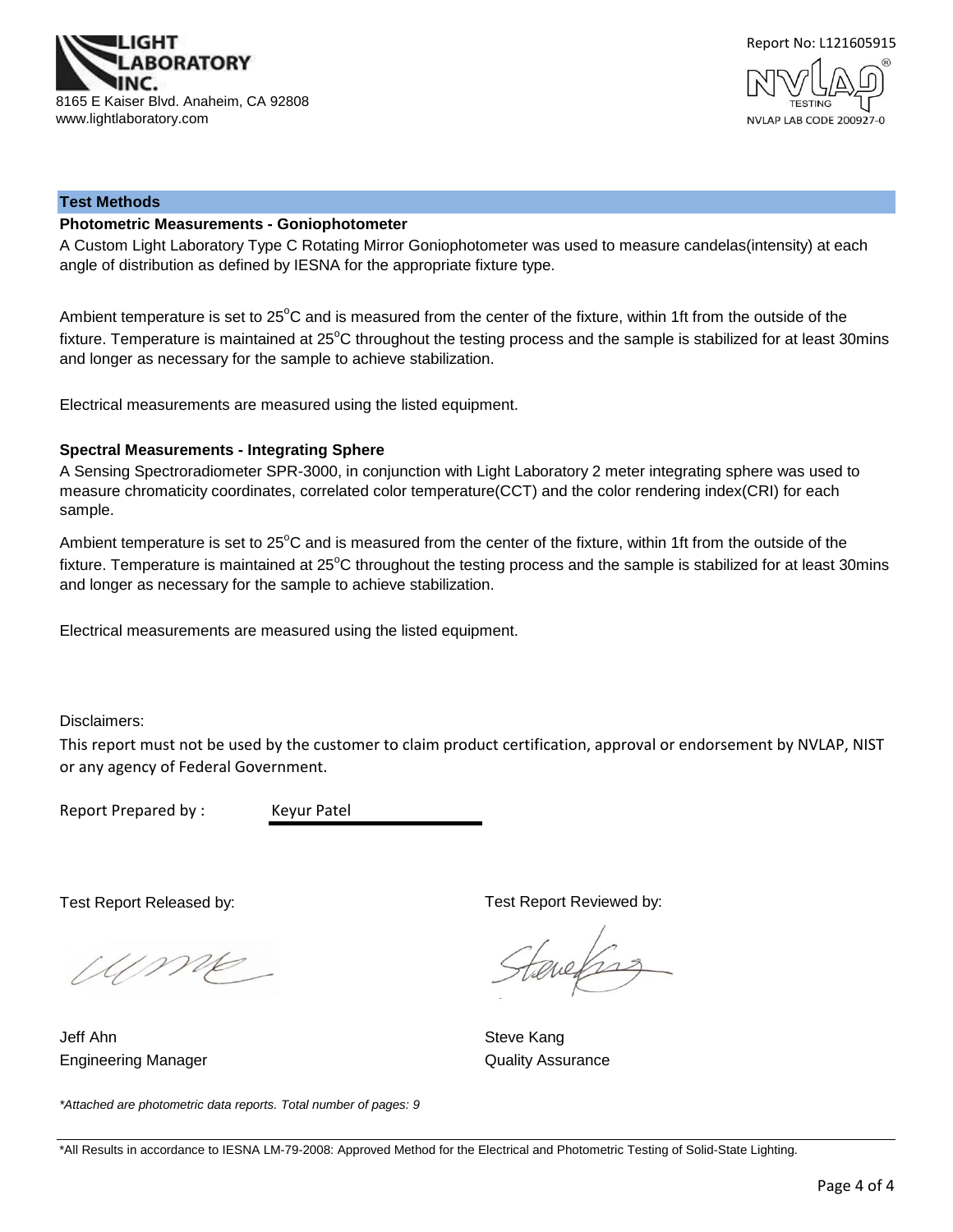

# **Photometric Test Report**

## **IES INDOOR REPORT PHOTOMETRIC FILENAME : L121605915.IES**

## **DESCRIPTION INFORMATION (From Photometric File)**

IESNA:LM-63-2002 [TEST] L121605915 [TESTLAB] LIGHT LABORATORY, INC. [ISSUEDATE] 1/5/2017 [MANUFAC] REVOLUTION LIGHTING [LUMCAT] 131434-201 [LUMINAIRE] 27W 3000K EX39 OMNIDIRECTIONAL UTILITY LAMP [BALLASTCAT] N/A [LAMPPOSITION] 0,0 [LAMPCAT] N/A [OTHER] INDICATING THE CANDELA VALUES ARE ABSOLUTE AND [MORE] SHOULD NOT BE FACTORED FOR DIFFERENT LAMP RATINGS. [INPUT] 120VAC, 28.95W [TEST PROCEDURE] IESNA:LM-79-08

## **CHARACTERISTICS**

| Lumens Per Lamp                   | N.A. (absolute)        |
|-----------------------------------|------------------------|
| <b>Total Lamp Lumens</b>          | N.A. (absolute)        |
| Luminaire Lumens                  | 3610                   |
| <b>Total Luminaire Efficiency</b> | N.A.                   |
| Luminaire Efficacy Rating (LER)   | 125                    |
| <b>Total Luminaire Watts</b>      | 28.95                  |
| <b>Ballast Factor</b>             | 1.00                   |
| CIE Type                          | <b>General Diffuse</b> |
| Spacing Criterion (0-180)         | N.A.                   |
| Spacing Criterion (90-270)        | N.A.                   |
| Spacing Criterion (Diagonal)      | N.A.                   |
| <b>Basic Luminous Shape</b>       | Circular w/ Sides      |
| Luminous Length (0-180)           | 0.29 ft (Diameter)     |
| Luminous Width (90-270)           | 0.29 ft (Diameter)     |
| Luminous Height                   | $0.33$ ft              |

## **LUMINANCE DATA (cd/sq.m)**

| Angle In<br>Degrees | Average<br>$0$ -Deg | Average<br>$45$ -Deg | Average<br>90-Deg |
|---------------------|---------------------|----------------------|-------------------|
| 45                  | 32468               | 32468                | 32468             |
| 55                  | 33541               | 33541                | 33541             |
| 65                  | 33009               | 33009                | 33009             |
| 75                  | 33111               | 33111                | 33111             |
| 85                  | 35650               | 35650                | 35650             |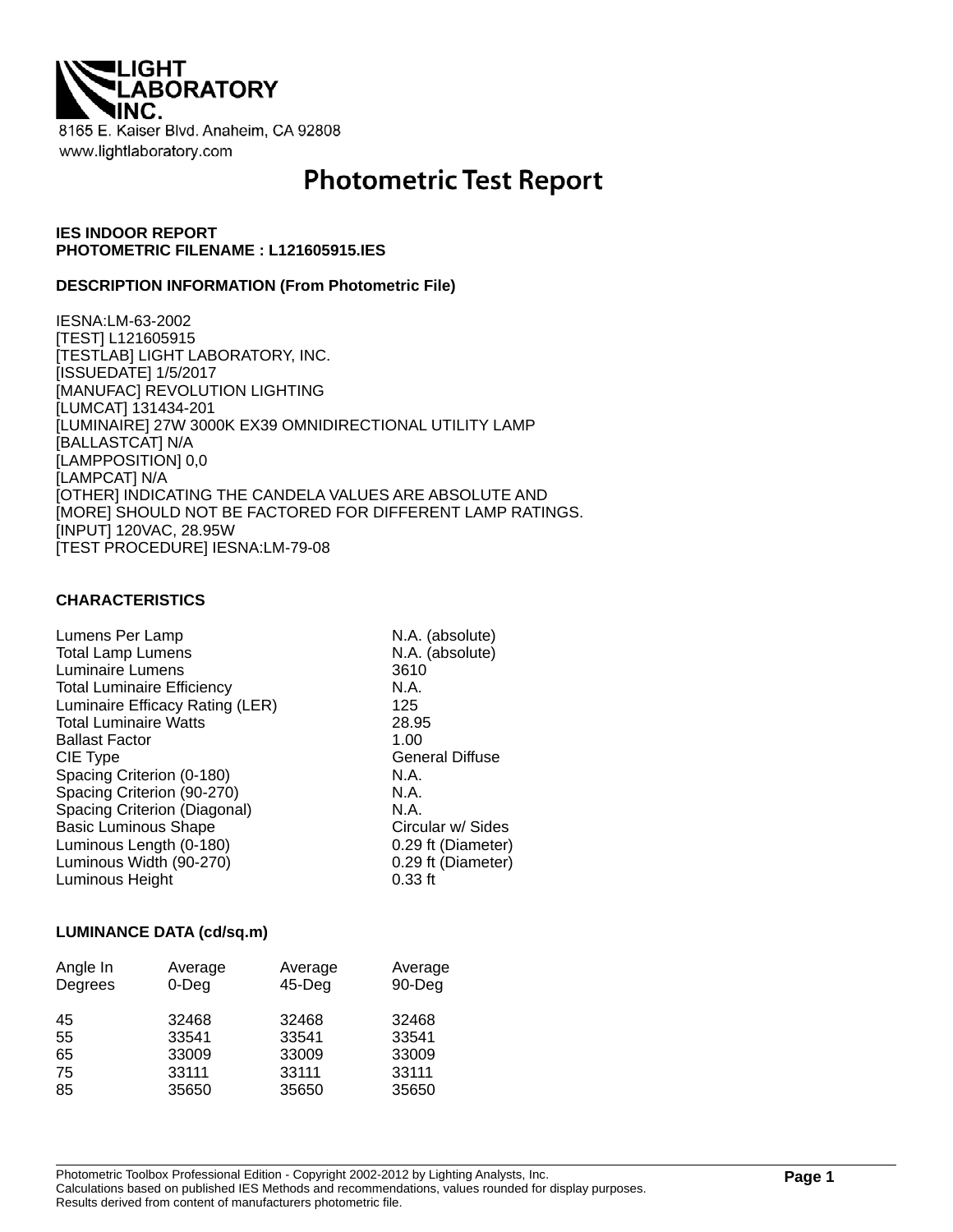## **CANDELA TABULATION**

|     | Q      |
|-----|--------|
| 0   | 190.24 |
| 5   | 192.05 |
| 10  | 200.63 |
| 15  | 217.73 |
| 20  | 237.38 |
| 25  | 259.96 |
| 30  | 288.38 |
| 35  | 311.70 |
| 40  | 330.51 |
| 45  | 345.32 |
| 50  | 356.33 |
| 55  | 362.67 |
| 60  | 362.09 |
| 65  | 351.91 |
| 70  | 342.42 |
| 75  | 337.26 |
| 80  | 334.96 |
| 85  | 335.13 |
| 90  | 334.39 |
| 95  | 332.43 |
| 100 | 328.04 |
| 105 | 321.31 |
| 110 | 311.38 |
| 115 | 298.31 |
| 120 | 282.20 |
| 125 | 263.53 |
| 130 | 240.99 |
| 135 | 215.29 |
| 140 | 185.67 |
| 145 | 151.39 |
| 150 | 117.36 |
| 155 | 89.43  |
| 160 | 62.78  |
| 165 | 35.78  |
| 170 | 14.08  |
| 175 | 3.17   |
| 180 | 0.00   |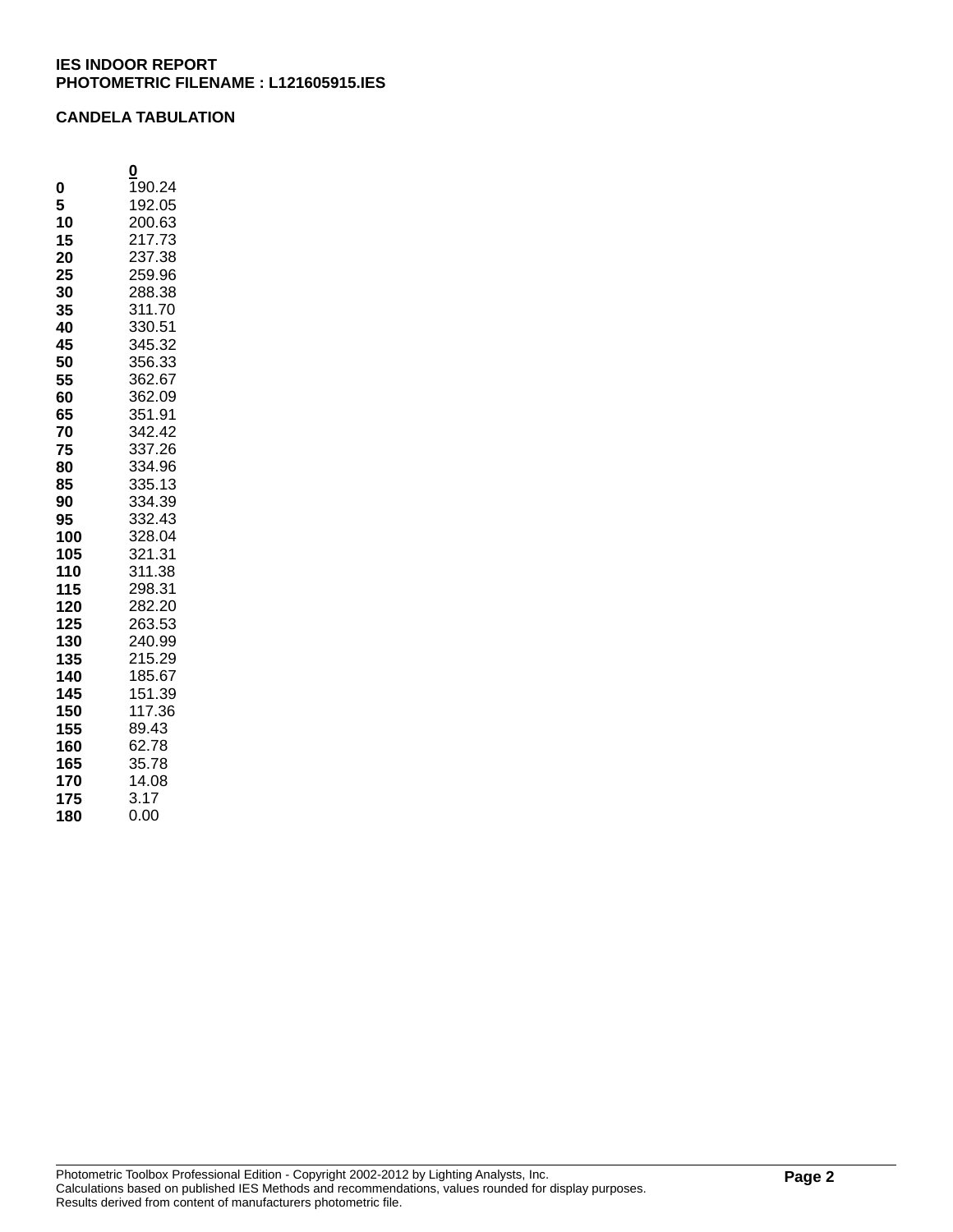## **ZONAL LUMEN SUMMARY**

| Zone      | Lumens  | %Lamp | %Fixt  |
|-----------|---------|-------|--------|
| $0 - 20$  | 80.94   | N.A.  | 2.20   |
| $0 - 30$  | 202.50  | N.A.  | 5.60   |
| $0 - 40$  | 398.01  | N.A.  | 11.00  |
| $0 - 60$  | 988.79  | N.A.  | 27.40  |
| $0 - 80$  | 1695.69 | N.A.  | 47.00  |
| $0 - 90$  | 2061.09 | N.A.  | 57.10  |
| 10-90     | 2042.48 | N.A.  | 56.60  |
| 20-40     | 317.07  | N.A.  | 8.80   |
| 20-50     | 583.98  | N.A.  | 16.20  |
| 40-70     | 940.16  | N.A.  | 26.00  |
| 60-80     | 706.91  | N.A.  | 19.60  |
| 70-80     | 357.52  | N.A.  | 9.90   |
| 80-90     | 365.40  | N.A.  | 10.10  |
| 90-110    | 701.17  | N.A.  | 19.40  |
| 90-120    | 996.67  | N.A.  | 27.60  |
| 90-130    | 1232.51 | N.A.  | 34.10  |
| 90-150    | 1494.76 | N.A.  | 41.40  |
| 90-180    | 1548.63 | N.A.  | 42.90  |
| 110-180   | 847.46  | N.A.  | 23.50  |
| $0 - 180$ | 3609.73 | N.A.  | 100.00 |

Total Luminaire Efficiency = N.A.%

## **ZONAL LUMEN SUMMARY**

| Zone     | Lumens |
|----------|--------|
| $0 - 10$ | 18.62  |
| 10-20    | 62.32  |
| 20-30    | 121.55 |
| 30-40    | 195.51 |
| 40-50    | 266.91 |
| 50-60    | 323.86 |
| 60-70    | 349.38 |
| 70-80    | 357.52 |
| 80-90    | 365.40 |
| 90-100   | 362.05 |
| 100-110  | 339.12 |
| 110-120  | 295.50 |
| 120-130  | 235.84 |
| 130-140  | 166.44 |
| 140-150  | 95.81  |
| 150-160  | 42.13  |
| 160-170  | 11.08  |
| 170-180  | 0.65   |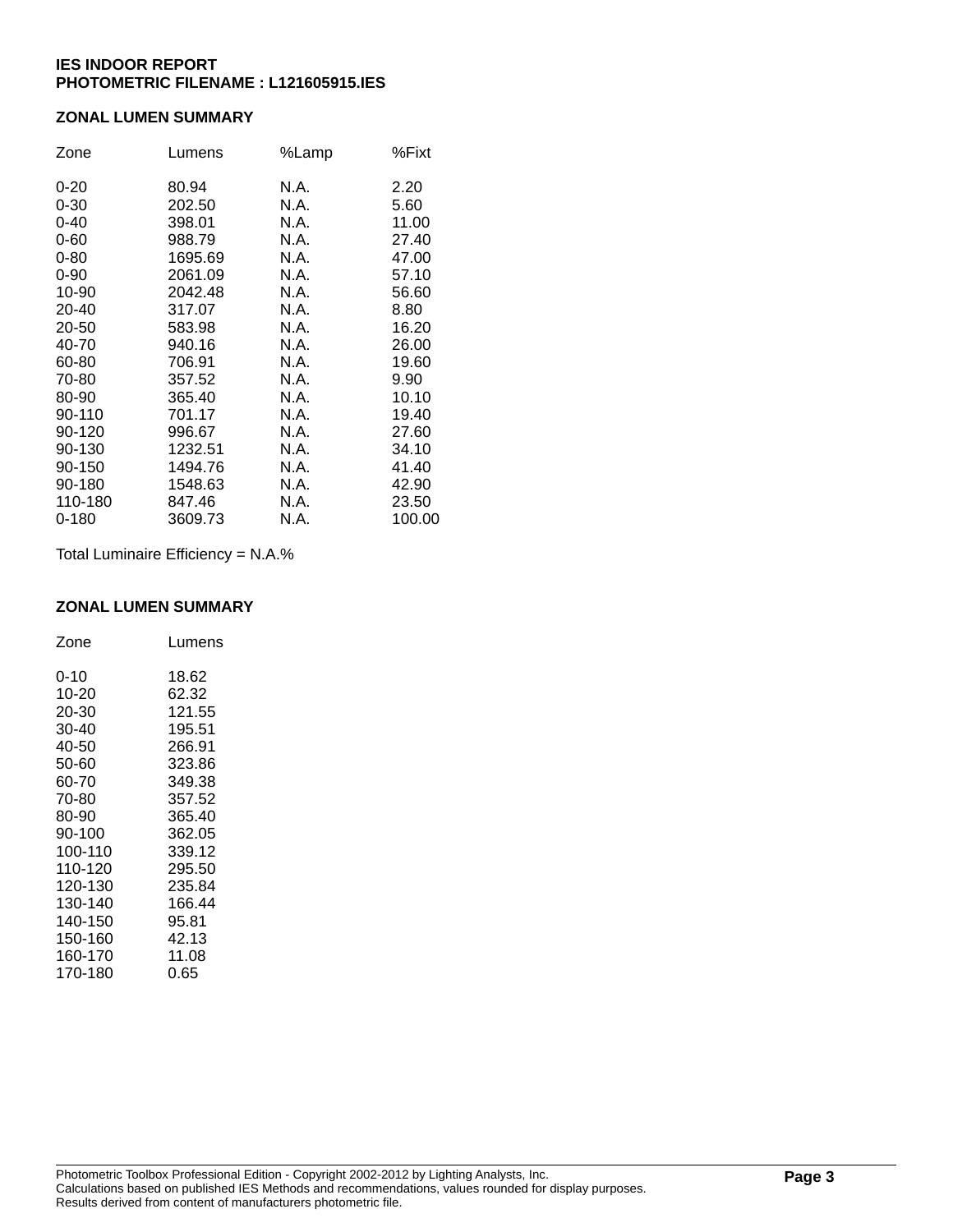## **COEFFICIENTS OF UTILIZATION - ZONAL CAVITY METHOD**

Effective Floor Cavity Reflectance 0.20

| <b>RC</b>      | 80          |              | 70 |             |                 | 50       |  | 30       |  | 10       |                |
|----------------|-------------|--------------|----|-------------|-----------------|----------|--|----------|--|----------|----------------|
| <b>RW</b>      | 70 50 30 10 |              |    | 70 50 30 10 |                 | 50 30 10 |  | 50 30 10 |  | 50 30 10 | 0              |
| $\Omega$       |             | 109109109109 |    |             | 101 101 101 101 | 87 87 87 |  | 74 74 74 |  | 63 63 63 | 57             |
| $\overline{1}$ | 94 88 82 77 |              |    | 87 81 76 71 |                 | 69 65 61 |  | 58 55 52 |  | 47 45 43 | 38             |
| 2              | 84 74 65 59 |              |    | 77 68 61 54 |                 | 58 52 47 |  | 48 43 39 |  | 39 35 32 | 28             |
| 3              | 75 63 54 46 |              |    | 69 58 50 43 |                 | 49 42 37 |  | 41 35 31 |  | 33 29 25 | 21             |
| 4              | 68 55 45 38 |              |    | 62 51 42 35 |                 | 43 36 30 |  | 35 30 25 |  | 28 24 20 | 17             |
| 5              | 62 48 39 31 |              |    | 57 44 36 29 |                 | 37 30 25 |  | 31 25 21 |  | 25 20 17 | 13             |
| 6              | 57 43 33 27 |              |    | 52 39 31 25 |                 | 33 26 21 |  | 28 22 18 |  | 22 18 14 | 11             |
| 7              | 52 38 29 23 |              |    | 48 35 27 21 |                 | 30 23 18 |  | 25 19 15 |  | 20 15 12 | 9              |
| 8              | 48 34 26 20 |              |    | 44 32 24 18 |                 | 27 20 16 |  | 22 17 13 |  | 18 14 10 | 8              |
| 9              | 45 31 23 17 |              |    | 41 29 21 16 |                 | 25 18 14 |  | 20 15 11 |  | 17 12 9  | $\overline{7}$ |
| 10             | 42 28 20 15 |              |    | 38 26 19 14 |                 | 22 16 12 |  | 19 14 10 |  | 15 11 8  | 6              |